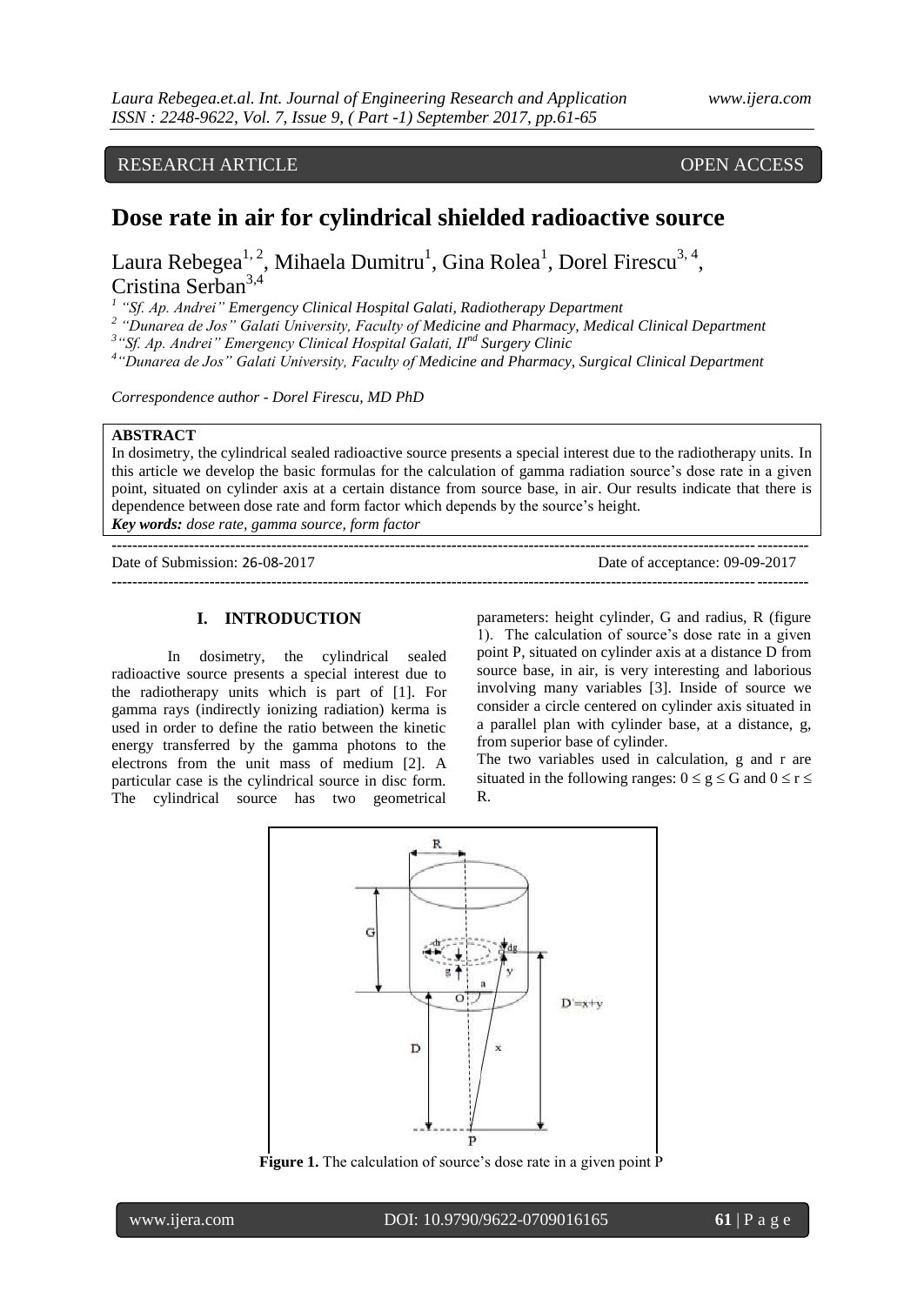A photon emitted by circle traverses the distance y in source's material and distance x in air and reach the point P. In order to express the x and y distances we can introduce the auxiliary distance, a (figure 1):

$$
a = r \frac{D}{D+g} \tag{1}
$$

so 
$$
x = \sqrt{D^2 + a^2} = \frac{D}{D+g} \sqrt{(D+g)^2 + r^2}
$$
 (2)

$$
y = \sqrt{g^2 + (r - a)^2} = \frac{g}{p + g} \sqrt{(D + g)^2 + r^2}
$$
 (3)

with 
$$
D^2 = (x + y)^2 = (D + g)^2 + r^2
$$
 (4)

In our case,  $g \ll D$ ,  $r \ll D$  and obtain:

$$
y^{2} = g^{2} + (r - a)^{2} = g^{2}(1 + \frac{r^{2}}{D^{2} + r^{2}}),
$$
  
\n
$$
y \cong g
$$
\n(5)

The considered circle has the elementary volume:  $dV = 2\pi r dr dg$  (6) and elementary mass  $dm = \rho dV$  (7)

where  $\rho$  is the density of source material.

If 
$$
\Lambda_m = \frac{\Delta A}{m}
$$
,  $\Lambda_m = 1 \frac{Bq}{kg}$  (8)

is the mass activity, homogenous distributed in source volume, than elementary activity of circle is:

$$
dA = A_m d_m = 2\pi r A_m \rho \, dr \, dg \tag{9}
$$

Ions dose rate in a point P, on the circle axes will be:

$$
d\dot{\Delta} = \frac{d^{2}A}{D^{2}} B e^{-\mu' y} e^{-\mu'' x}
$$
 (10)

where:

B is the build-up factor for the material of source; the build-up factor for air is negligible,  $\mu'$  and respective,  $\mu''$  are linear absorption

coefficients of source's material and respective, for air

Ions dose rate (or kerma rate) in point P can be obtain through integration of the last equation:

$$
\dot{\Delta} = 2\pi I A_m \varphi \int_0^G \int_0^R \frac{r B_s e^{-\mu' y} e^{-\mu'' x}}{(\rho + g)^2 + r^2} dr dg \qquad (11)
$$

Particular cases:

1.  $B = 1$  and  $D \gg g$  respective,  $D \gg r$  si  $\mu^{\dagger} \rightarrow 0$  obtain, taking into account

$$
\Delta = 2\pi I A_m \rho \int_0^G e^{-\mu' g} dg \int_0^R r dr \qquad (12)
$$

$$
\begin{aligned}\n\dot{\Delta} &= 2\pi \Gamma A_m \rho \frac{R^2}{2} \frac{1}{\mu} \left( -e^{-\mu' G} + 1 \right) \frac{1}{D^2}, \\
A &= A_m \pi R^2 G \rho\n\end{aligned} \tag{13}
$$

$$
\Delta = \frac{\Gamma A}{D^2} \frac{1}{\mu' G} \left( 1 - e^{-\mu' G} \right) \tag{14}
$$

 $\Delta = \frac{I}{R}$  $\frac{1}{2}$  – exponential of point source 1  $\frac{1}{\mu^{'G}}\Big(1-e^{-\mu^{'}G}\Big)$  - form factor

In case of a  ${}_{27}^{60}Co$  source (Z=27, A=60,  $\rho =$  $8.9 \frac{g}{\epsilon}$  $\frac{g}{cm^3}$ ) with gamma radiation energy,  $\overline{E_\gamma} =$ 1,2MeV,  $\mu'$  can be calculated through following equation:

$$
\mu' = \tau + \sigma + \chi \tag{15}
$$

where,

 $\mu'$  = linear absorption coefficient of source's material

 $\tau$  = linear absorption coefficient due to photoelectric effect

 $\sigma$  = linear absorption coefficient due to Compton effect

 $\chi$  = linear absorption coefficient due to pairs generation

At this energy level, the last term is negligible and we can use the semi-empirical formula:

$$
\tau = 4.04 \cdot 10^{-7} \tau_{Pb} \frac{\rho Z^4}{A}
$$
  
( $\tau_{Pb} = 0.15 cm^{-1}$ ) (16)

$$
\sigma = 0,223 \cdot 10^{-7} \sigma_{Pb} \frac{\rho Z}{A}
$$
  
( $\sigma_{Pb} = 0,52 \, \text{cm}^{-1}$ ) (17)

and obtain

$$
\tau = 4.04 \cdot 10^{-7} \cdot 0.15 \cdot 8.9 \cdot \frac{27^4}{60} = 4.78 \cdot 10^{-3} cm^{-1}
$$
\n(18)

$$
\sigma = 0,223 \cdot 0,52 \cdot 8,9 \cdot \frac{27}{60} = 0,464 \, \text{cm}^{-1} \tag{19}
$$

and 
$$
\mu' = \tau + \sigma = 0.469 \text{cm}^{-1}
$$
 (20)

If we note with C form factor (G=3cm), we obtain:  $C = \frac{1}{a}$  $\frac{1}{\mu\text{'G}}\Big(1-e^{-\mu\text{'G}}\Big)=\frac{1}{1.40}$  $\frac{1}{1,407}(1-0.245) = 0.537$ (21)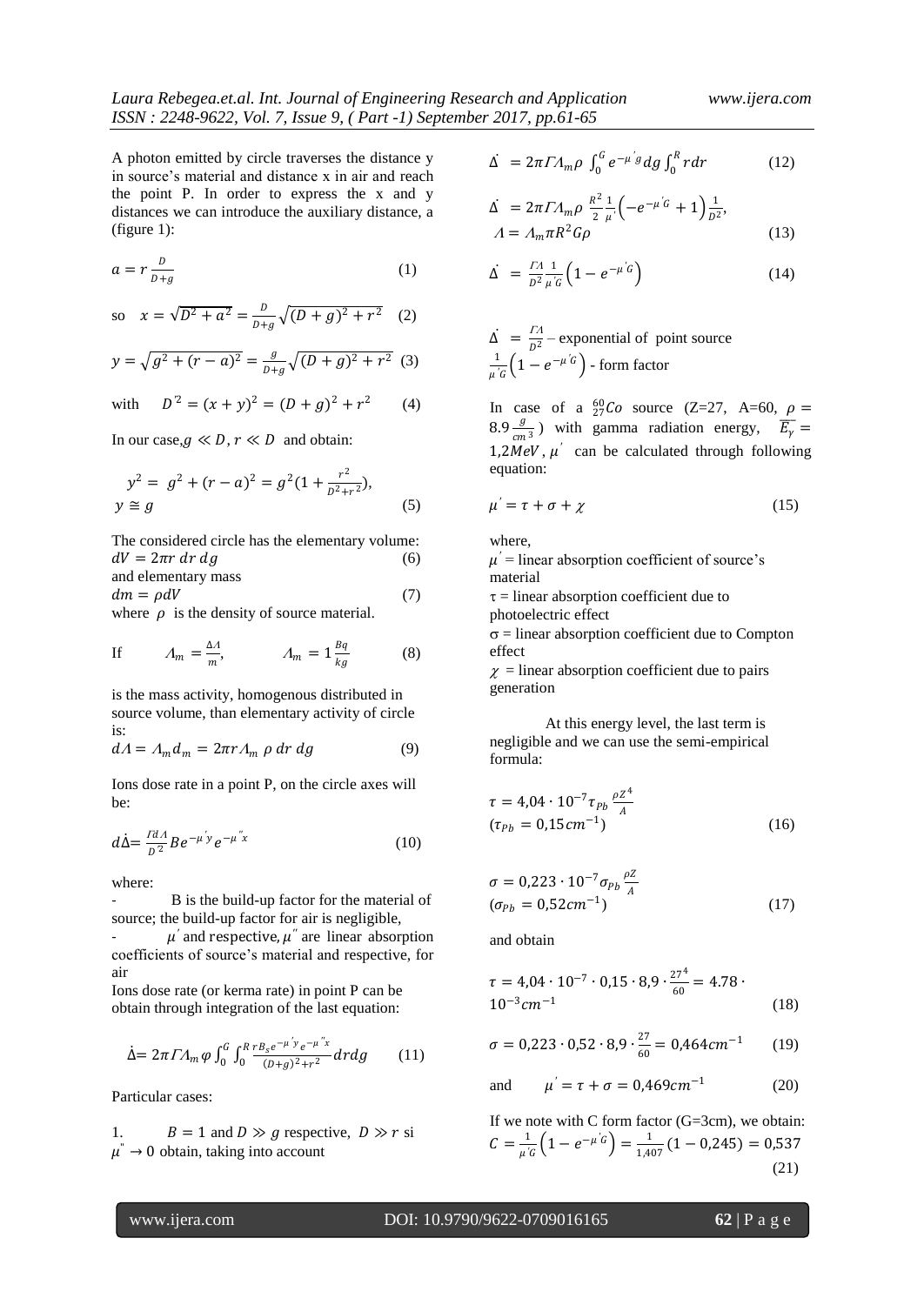Respect the point source case, dose rate is considerably reduced and confirms the experimental data.

- 2. Case  $G \rightarrow 0$ , source in disc form; for  $\lim_{G\to 0} \frac{1-e^{-\mu G}}{\mu G}$  $\frac{e}{\mu G}$  = 1, the source can be assimilated with a point source.
- 3. If we take into account the scatter produced by the source's material, we take for scattering factor B, an empirical formula:

$$
B = 1 + \mu' g \tag{22}
$$
  
The integral becomes:

$$
\dot{\Delta} = 2\pi I A_m \rho \int_0^G (1 + \mu' g) e^{-\mu' g} dg \int_0^R r dr
$$
\n(23)

Forma factor is modified:

 $C' = \frac{1}{a'}$  $\frac{1}{\mu\text{'G}}\int_0^G xe^x dx$  $\int_{0}^{\infty} xe^{x} dx$  with  $x = -\mu' g$ *′* (24) We have:  $x^x dx = (x - 1) \cdot e^x$ (25)

and obtain: 
$$
C' = -\frac{1}{\mu'G} (1 + \mu'g) e^{-\mu'g} \int_0^G = \frac{1}{\mu'} - \frac{1}{\mu'} (1 + \mu'G) e^{-\mu'G}
$$
 (26)

$$
C' = \frac{1}{\mu' G} \left[ 1 - (1 + \mu' G) e^{-\mu' G} \right]
$$
 (27)

the new form factor will be:  
\n
$$
C_t = \frac{2}{\mu'G} - \frac{2}{\mu'G} e^{-\mu G}
$$
\n(28)

4. The dependence of form factor function of source's thickness, G :

$$
C(G) = \frac{1}{\mu'G} (1 - e^{-\mu'G})
$$
 (29)

For <sup>60</sup>Co we have  $\mu' = 0.469cm^{-1}$  and the dependence we are presenting in the following table and graph:

|  |  | Table 1. The form factor dependence function of source's height |  |  |
|--|--|-----------------------------------------------------------------|--|--|
|  |  |                                                                 |  |  |

| $G$ (cm)       | $\mu$ <sup>'</sup> G | C(G)   |
|----------------|----------------------|--------|
| 0              | 0                    | 1,00   |
| 0,2            | 0,094                | 0,955  |
| 0,4            | 0,188                | 0,911  |
| 0,6            | 0,281                | 0,873  |
| 0,8            | 0,375                | 0,834  |
| 1,00           | 0,469                | 0.,789 |
| 1,2            | 0,563                | 0,765  |
| 1,4            | 0,657                | 0,733  |
| 1,6            | 0,750                | 0,703  |
| 1,8            | 0,844                | 0,675  |
| $\overline{c}$ | 0,938                | 0,649  |
| 2,2            | 1,032                | 0,624  |
| 2,4            | 1,126                | 0,600  |
| 2,6            | 1,219                | 0,578  |
| 2,8            | 1,313                | 0,557  |
| 3              | 1,407                | 0,537  |



**Figure 2.** The form factor dependence function of source's height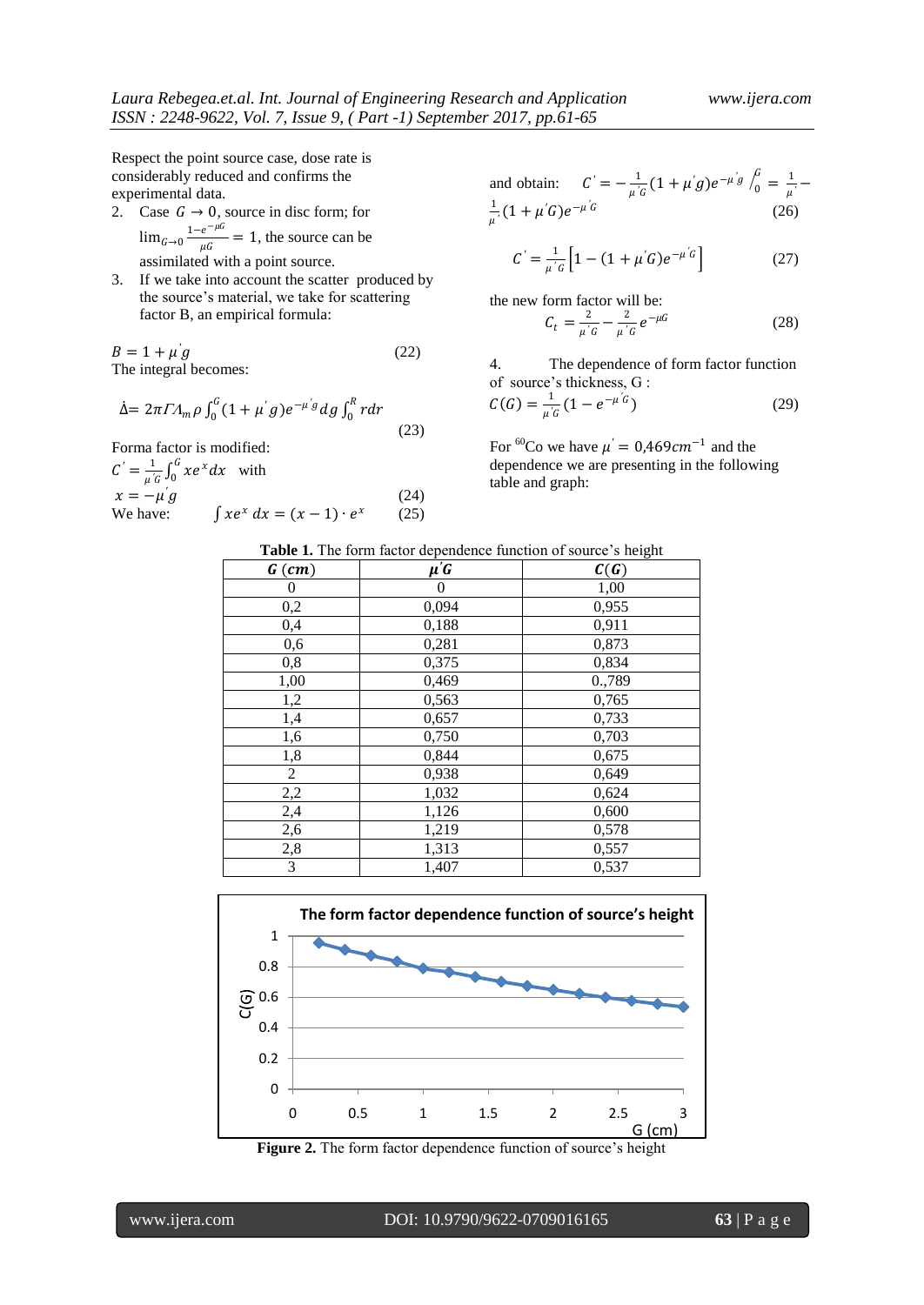**Observation:** It would be desirable that the thickness of source to be as small as possible, preferable a disc (G=0). The acceptable thickness would be  $G=2cm$ . The relation found for  $C(G)$  can be used only for maximum G=5cm and for this case we approximated  $G \ll D$ . C  $(G)$  can be approximated through a linear development, taking the second grade terms also.

$$
C(G) = 1 - \frac{\mu G}{2} \text{ (for small G)}
$$
 (30)

5. If we take into account the scattering, we have Berger's formula[4]:

$$
B = 1 + a\mu x e^{-b\mu x} \tag{31}
$$

where  $a$  and  $b$  are the parameters which depend by photon's energy and the atomic number (Z) of attenuation material.

In specialty literature are indicated more approximations of B, such as:

$$
B = 1 + \mu x \qquad \begin{cases} a = 1 \\ b = 0 \end{cases} \tag{32}
$$

For energies up to 3MeV and not heavy elements, with the same formula

$$
B = 1 + \mu x \qquad 0.5 < a < 1 \tag{33}
$$

we find  
\n
$$
\Delta C(G) = \frac{a}{\mu G} [1 - (1 + \mu G)e^{-\mu G}]
$$
\n
$$
\lim_{G \to 0} \Delta C(G) = 0
$$
\n(34)

|  | Table 2. The form factor dependence function of source's height taking into account the Berger's formula |
|--|----------------------------------------------------------------------------------------------------------|
|  |                                                                                                          |

| $G$ (cm)       | $\mu'$ G | $\Delta C(G)$ | $\Delta C(G)$ |
|----------------|----------|---------------|---------------|
|                |          | $a = 0, 5$    | $a=1$         |
| 0,2            | 0,094    | 0,022         | 0,044         |
| 0,4            | 0,188    | 0,042         | 0,083         |
| 0,6            | 0,281    | 0,058         | 0,117         |
| 0,8            | 0,375    | 0,073         | 0,146         |
| 1,00           | 0,469    | 0,086         | 0,171         |
| 1,2            | 0,563    | 0,098         | 0,195         |
| 1,4            | 0,657    | 0,107         | 0,215         |
| 1,6            | 0,750    | 0,116         | 0,231         |
| 1,8            | 0,844    | 0,123         | 0,245         |
| $\overline{2}$ | 0,938    | 0,129         | 0,258         |
| 2,2            | 1,032    | 0,134         | 0,267         |
| 2,4            | 1,126    | 0,138         | 0,277         |
| 2,6            | 1,219    | 0,141         | 0,282         |
| 2,8            | 1,313    | 0,144         | 0,288         |
| 3              | 1,407    | 0,146         | 0,291         |

For a=0.5, the graph indicate us the linear assessment of variable

$$
C(G) = 1 - \alpha G \begin{cases} G = 0, & C(G) = 1,000 \\ G = 3cm, & C(G) = 0,683 \end{cases}
$$
(35)

$$
\alpha = \frac{1 - C(G)}{G} = \frac{1 - 0.683}{3} = 0.1057 \, \text{cm}^{-1} = 1.057 \, \text{mm}^{-1} \quad (36)
$$